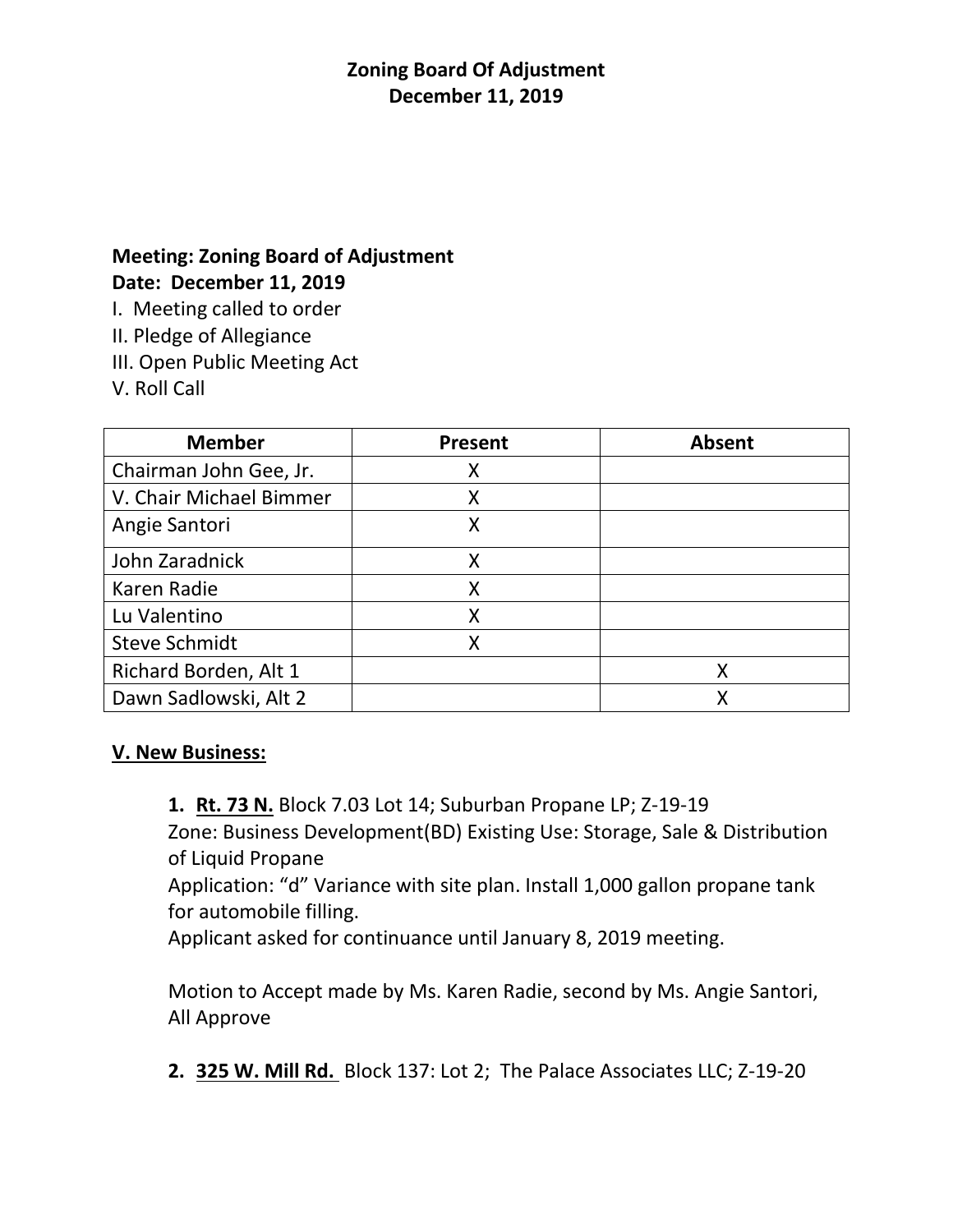Zone : Residential(RA) Existing Use: Detached Single Family Home & Solar Field

Application: Use Variance to allow apartment within detached garage.

Mr. Ari Rosenberg, Mr Jim Miller and Mr. Robert s. Baranowski, Jr. were sworn in by Solicitor Kingsbury.

Testimony followed that although the existing garage has been used as a staff residence till now, no formal approval was ever given by the board. Mr. Rosenberg testified that there are currently 4 nursing assistants that currently occupy the garage.

It was stated that the garage was a two-unit structure, but later clarified by Mr. Rosenberg that it is one unit with 3 bedrooms, Two singles and one double, a bathroom, a common kitchen, eating area and laundry facilities. It currently sleeps 4, but would like to have 5. Mr. Rosenberg stated that The Palace Facility has a great need for this approval, due to the fact that they must provide housing for the Phillipine Staff. They come to the United States and achieve their CAN License and work in the facility approximately 8-10 8 hour shifts weekly.

Much discussion and Questions followed by Board Members about how this "Dormitory Style" housing fits into the existing residential area. Outdated pictures were presented, but none of the inside of the dwelling. Board Members also raised questions about employee safety, property maintenance and overall concerns about living in this manner. Parking Questions also are a concern, although it was stated by Mr. Rosenberg that only two of the staff have vehicles.

Applicant decided to table the request for this meeting. They will provide indoor pictures and address the staff safety for access to the workplace.

Motion to Continue to February 12, 2020 was made by Mrs. Santori and seconded by Mr. Steve Schmidt. All approve.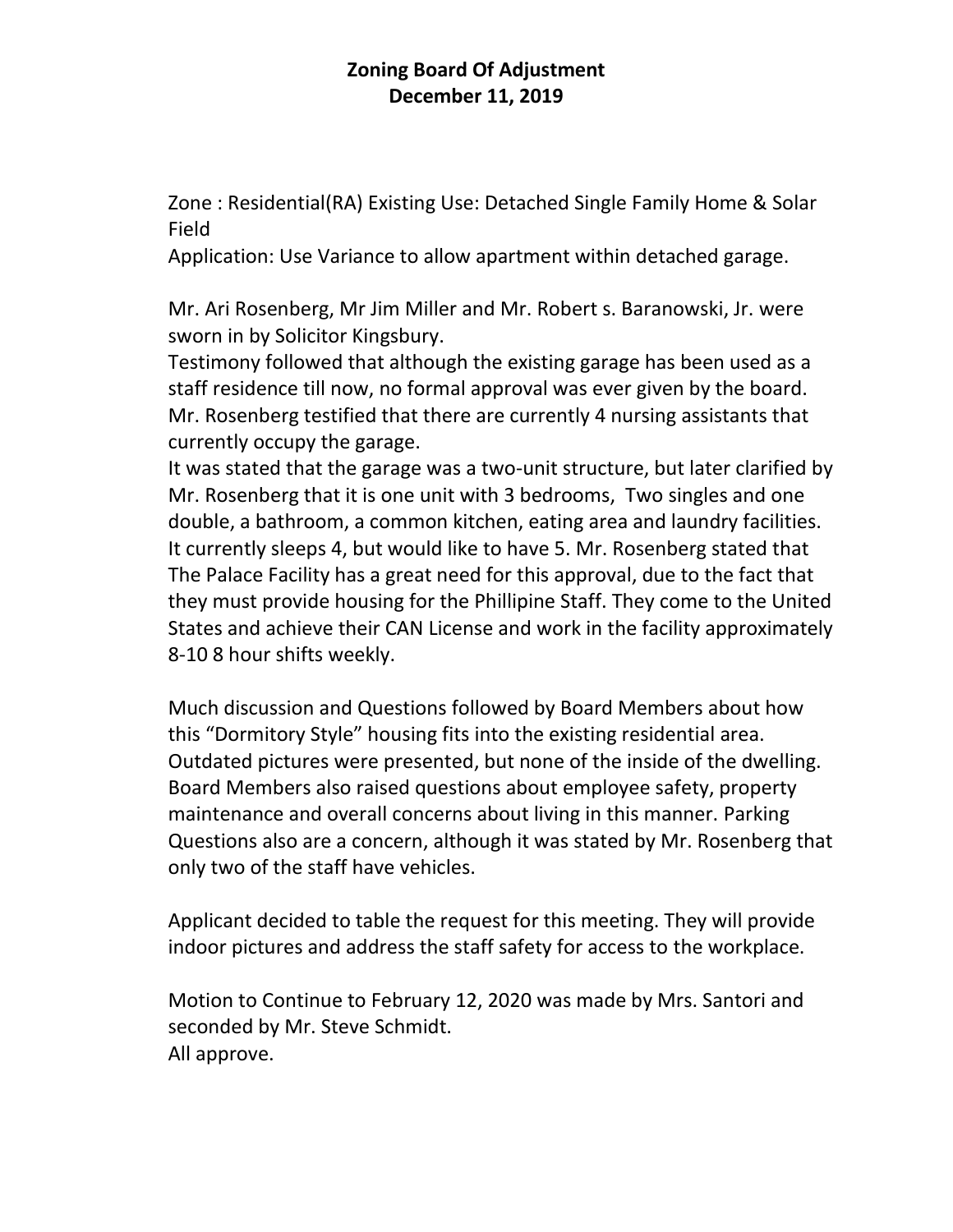**3. 549 E. Linwood Ave.** block 77 Lot 7; 8; 13 & 14 Eastern Lift Truck Co. Z-19-22 Zone: Business Development (BD) Existing Use: Forklift (Sale, Rental and Servicing) Application: 205-33. A "d" Variance to permit sale of on and off road (LSV) vehicles which requires the applicant to obtain a new Automobile dealer license for title and license plates.

Mr. Frank Tedesco, Mr. Jim Miller and Mr. Dennis O'Neill were sworn in by Solicitor Kingsbury.

 Mr. Dennis O'Neill testified that he is business operations manager for Eastern Lift Truck and has been with the company since 1973.

 Ms. Karen Radie recused herself because her son works for Eastern Lift Truck Co.

 Mr. John Zaradnick does use the company for service of his forklift, but it was deemed not to be a conflict of interest.

 There are five buildings that encompass Eastern Lift Truck. Each building has various uses, 540 E Linwood would be the building to house the new LSV's. There would not be a sales office at this site, rather Eastern Lift has hired Salesman that would have their own trucks with trailers to deliver the purchased vehicles.

 The sale of all retired trucks and equipment is done at Auction. The site will not be what would be classified as a "Car Dealership". There will be no showrooms or test-drives. No on site sales be made at This site.

 Mr. John Zaradnick asked if the new LSV's would be displayed or stored Outside. Mr. O'Neill said no they would not.

Mr. Jim Miller testified that the site is appropriate for this new aspect of